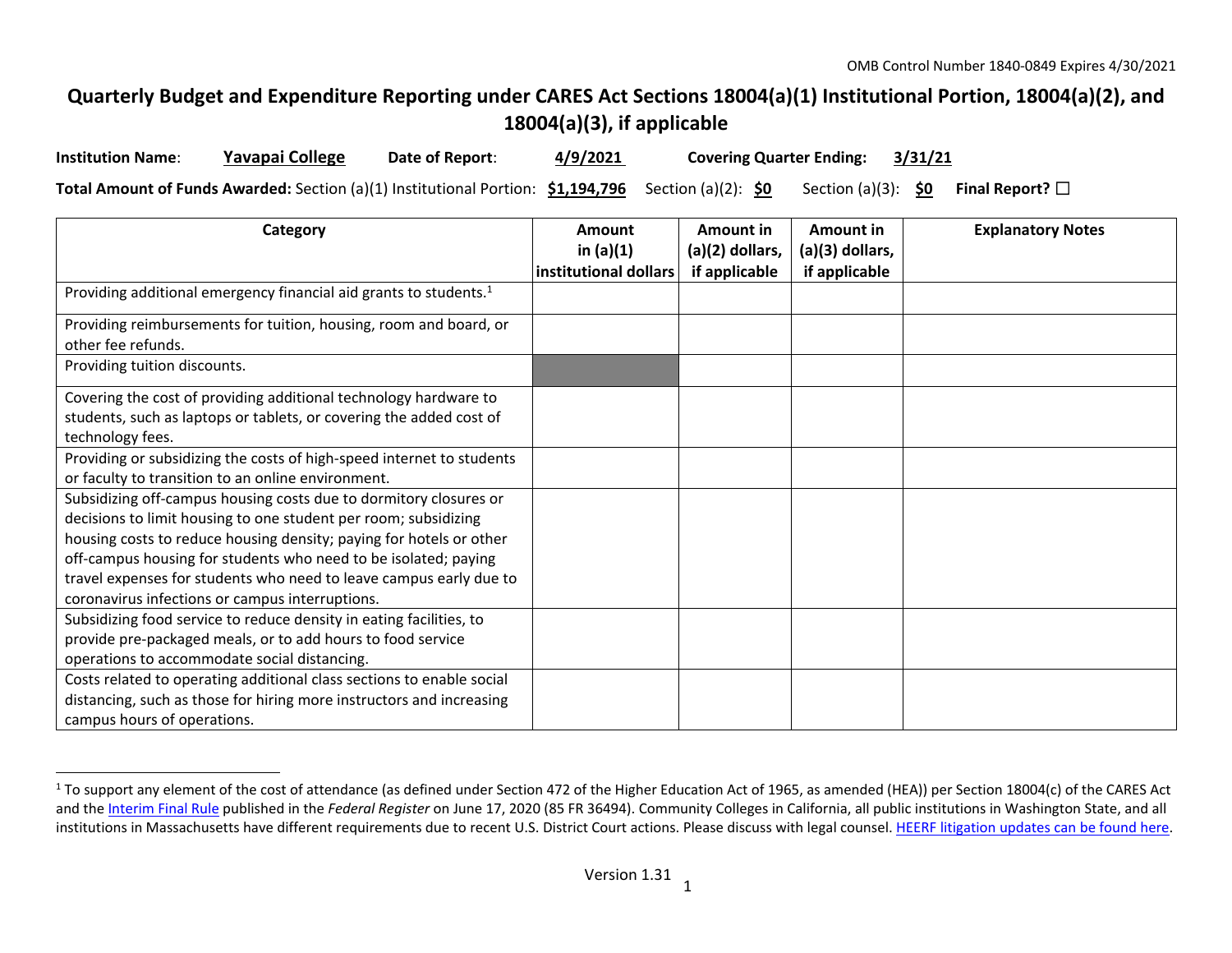OMB Control Number 1840‐0849 Expires 4/30/2021

| Category                                                                                                                                                                                                                                                                               | <b>Amount</b>                        | Amount in<br>(a)(2) dollars, | Amount in                        | <b>Explanatory Notes</b>                                                                                                                                                                                                                                                       |
|----------------------------------------------------------------------------------------------------------------------------------------------------------------------------------------------------------------------------------------------------------------------------------------|--------------------------------------|------------------------------|----------------------------------|--------------------------------------------------------------------------------------------------------------------------------------------------------------------------------------------------------------------------------------------------------------------------------|
|                                                                                                                                                                                                                                                                                        | in $(a)(1)$<br>institutional dollars | if applicable                | (a)(3) dollars,<br>if applicable |                                                                                                                                                                                                                                                                                |
| Campus safety and operations. <sup>2</sup>                                                                                                                                                                                                                                             | \$443                                |                              |                                  |                                                                                                                                                                                                                                                                                |
| Purchasing, leasing, or renting additional instructional equipment<br>and supplies (such as laboratory equipment or computers) to reduce<br>the number of students sharing equipment or supplies during a<br>single class period and to provide time for disinfection between<br>uses. |                                      |                              |                                  |                                                                                                                                                                                                                                                                                |
| Replacing lost revenue due to reduced enrollment.                                                                                                                                                                                                                                      |                                      |                              |                                  |                                                                                                                                                                                                                                                                                |
| Replacing lost revenue from non-tuition sources (i.e., cancelled<br>ancillary events; disruption of food service, dorms, childcare or other<br>facilities; cancellation of use of campus venues by other<br>organizations, lost parking revenue, etc.). <sup>3</sup>                   |                                      |                              |                                  |                                                                                                                                                                                                                                                                                |
| Purchasing faculty and staff training in online instruction; or paying<br>additional funds to staff who are providing training in addition to<br>their regular job responsibilities.                                                                                                   |                                      |                              |                                  |                                                                                                                                                                                                                                                                                |
| Purchasing, leasing, or renting additional equipment or software to<br>enable distance learning, or upgrading campus wi-fi access or<br>extending open networks to parking lots or public spaces, etc.                                                                                 | \$78,179                             |                              |                                  | Amended 5.5.22 Calculated<br>subsequent to year end.                                                                                                                                                                                                                           |
| Other Uses of (a)(1) Institutional Portion funds. <sup>4</sup>                                                                                                                                                                                                                         | 1) \$7,932                           |                              |                                  | Consulting services provided to train<br>advising teams to work in a virtual<br>environment in support of students<br>and to improve online service to<br>students for admission, registration,<br>and financial aid. This training will<br>introduce and sustain a successful |

<sup>&</sup>lt;sup>2</sup> Including costs or expenses related to the disinfecting and cleaning of dorms and other campus facilities, purchases of personal protective equipment (PPE), purchases of cleaning supplies, adding personnel to increase the frequency of cleaning, the reconfiguration of facilities to promote social distancing, etc.

 $3$  Including continuance of pay (salary and benefits) to workers who would otherwise support the work or activities of ancillary enterprises (e.g., bookstore workers, foodservice workers, venue staff, etc.).

<sup>&</sup>lt;sup>4</sup> Please post additional documentation as appropriate and briefly explain in the "Explanatory Notes" section. Please note that costs for Section 18004(a)(1) Institutional Portion funds may only be used "to cover any costs associated with significant changes to the delivery of instruction due to the coronavirus, so long as such costs do not include payment to contractors for the provision of pre-enrollment recruitment activities; endowments; or capital outlays associated with facilities related to athletics, sectarian instruction, or religious worship."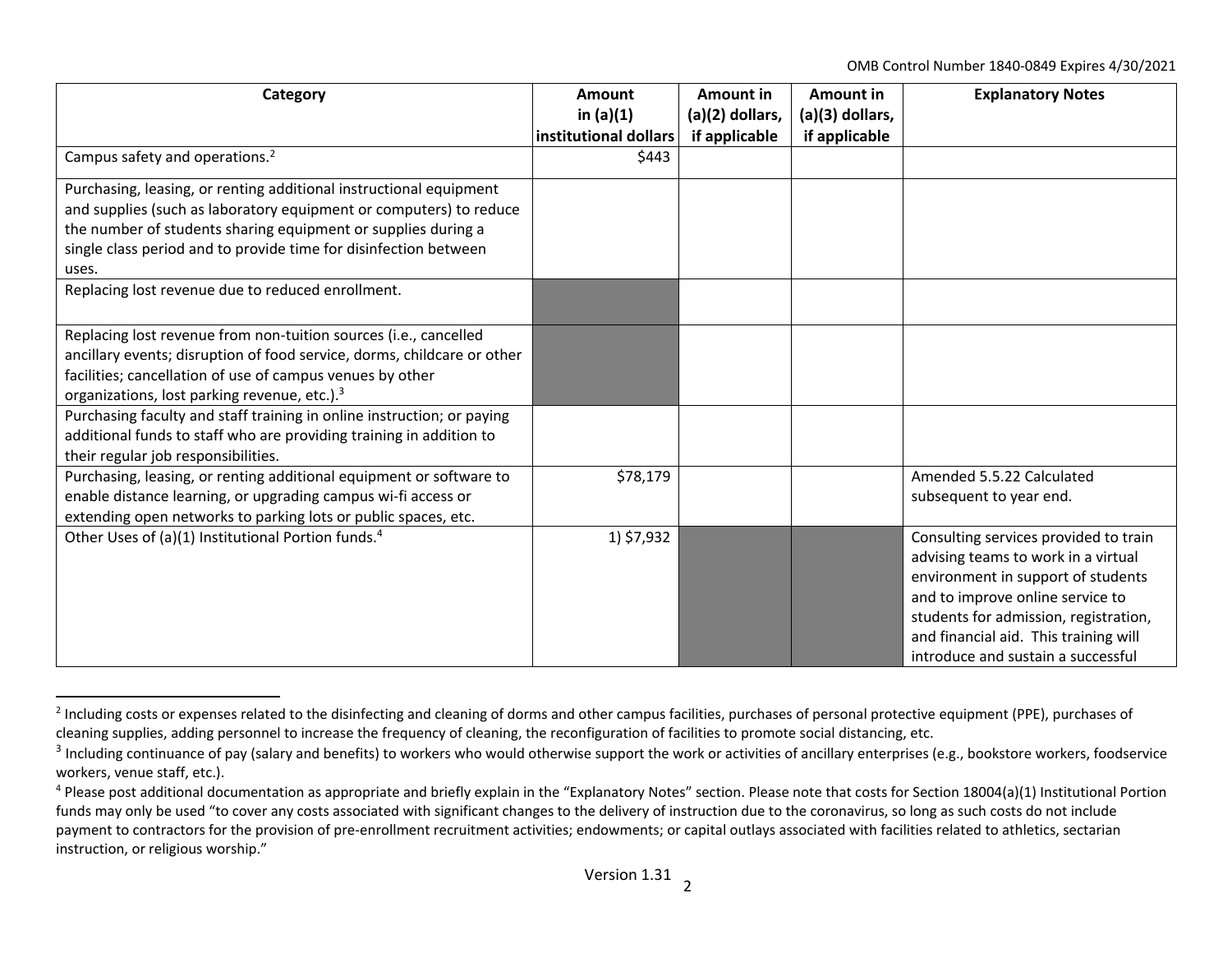OMB Control Number 1840‐0849 Expires 4/30/2021

| Category                                                          | <b>Amount</b><br>in $(a)(1)$<br>institutional dollars | Amount in<br>$(a)(2)$ dollars,<br>if applicable | Amount in<br>$(a)(3)$ dollars,<br>if applicable | <b>Explanatory Notes</b>                                                                                                                                                                                                                                               |
|-------------------------------------------------------------------|-------------------------------------------------------|-------------------------------------------------|-------------------------------------------------|------------------------------------------------------------------------------------------------------------------------------------------------------------------------------------------------------------------------------------------------------------------------|
|                                                                   | 2) \$17,056                                           |                                                 |                                                 | training program for staff to support<br>students in navigating the new virtual<br>platform of higher education.<br>Additional funds paid to faculty to                                                                                                                |
|                                                                   |                                                       |                                                 |                                                 | convert in-person classes to online, to<br>add or create materials in a variety of<br>formats (video, audio, interactive etc.)<br>and to build rich activities into classes<br>to keep students engaged while<br>working on their own and increase<br>student success. |
| Other Uses of (a)(2) or (a)(3) funds, if applicable. <sup>5</sup> |                                                       |                                                 |                                                 |                                                                                                                                                                                                                                                                        |
| <b>Quarterly Expenditures for each Program</b>                    | \$103,610                                             |                                                 |                                                 |                                                                                                                                                                                                                                                                        |
| <b>Total of Quarterly Expenditures</b>                            |                                                       |                                                 |                                                 | \$103,610                                                                                                                                                                                                                                                              |

## **Form Instructions**

*Completing the Form*: On each form, fill out the institution of higher education (IHE or institution) name, the date of the report, the appropriate quarter the report covers (September 30, December 31, March 31, June 30), the total amount of funds awarded by the Department (including reserve funds if awarded), and check the box if the report is <sup>a</sup> "final report." In the chart, an institution must specify the amount of expended CARES Act funds for each funding category: Sections 18004(a)(1) Institutional Portion, 18004(a)(2), and 18004(a)(3), if applicable. Section 18004(a)(2) funds includes CFDAs 84.425J (Historically Black Colleges and Universities (HBCUs)), 84.425K (Tribally Controlled Colleges and Universities (TCCUs)), 84.425L (Minority Serving Institutions (MSIs)), 84.425M (Strengthening Institutions Program (SIP)); Section 18004(a)(3) funds are for CFDA 84.425N (Fund for the Improvement of Postsecondary Education (FIPSE) Formula Grant). Each category is deliberately broad and may not capture specific grant program requirements. Explanatory footnotes help clarify certain reporting categories. While some items in the chart are blocked out, please note that the blocking of such items is consistent with Department guidance and FAQs and is not definitive. Provide brief explanatory notes for how funds were expended, including the title and brief description of each project or activity in which funds were expended. Do not include personally identifiable information (PII). Calculate the amount of the Section 18004(a)(1) Institutional Portion

<sup>&</sup>lt;sup>5</sup> Please post additional documentation as appropriate and briefly explain in the "Explanatory Notes" section. Please note that costs for Sections 18004(a)(2) and (a)(3) funds may only be used "to defray expenses, including lost revenue, reimbursement for expenses already incurred, technology costs associated with <sup>a</sup> transition to distance education, faculty and staff trainings, payroll incurred by institutions of higher education and for grants to students for any component of the student's cost of attendance (as defined under section 472 of the HEA), including food, housing, course materials, technology, health care, and child care."